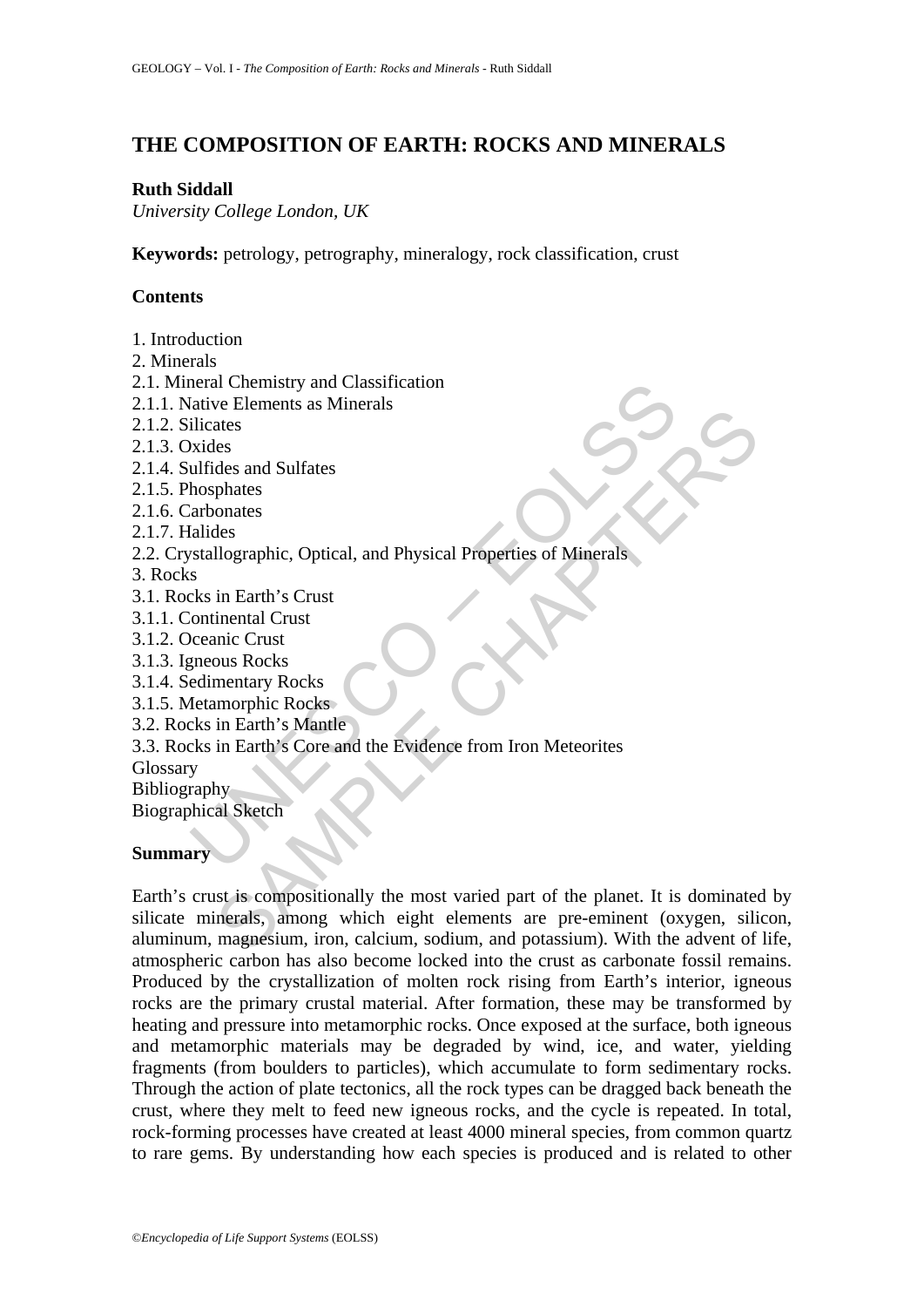minerals, it is possible not only to investigate the evolution of Earth, but also to improve methods of detecting and utilizing deposits of economic importance.

## **1. Introduction**

Earth is not homogeneous in composition, but is concentrically layered, or differentiated, into compositionally distinct regions (Figure 1; see *The Earth as a Planet*). The crust we live on has the most varied composition, and is the region that will largely be under discussion in this chapter. However, it constitutes the smallest component; the crust represents around 0.5 percent of the total volume of the Earth. Below the crust lies the mantle (c. 83 percent of Earth's volume), which is essentially solid, containing only a few percent of melt in its upper regions. At the Earth's center lies the core, subdivided into a liquid outer core (16 percent of Earth's volume) and a solid inner core (0.5 percent). From the velocity and pathways of seismic waves, plus considerations of densities and elemental abundances, it is apparent that the core is composed of iron plus some nickel. The liquid outer core is also dominated by iron with perhaps sulfur and oxygen present. The mantle is composed of iron-magnesium silicates. Each of these individual solid components is a mineral and they may be combined to form rocks.



Figure 1. The concentric layers of the Earth

The study of minerals and their behavior is called "mineralogy." "Petrology" is the study of rocks in terms of their mineralogy, composition, textures, formation, and associations, whereas "petrography" is the science of describing rocks. There are some 4000 species of minerals, and new ones are continually being discovered. However, the majority of rocks are composed dominantly of only a few (say, three or four) main minerals and a similar number of accessory minerals (those present in amounts less than 5 percent). Many species of minerals can be assigned to a family, whereby certain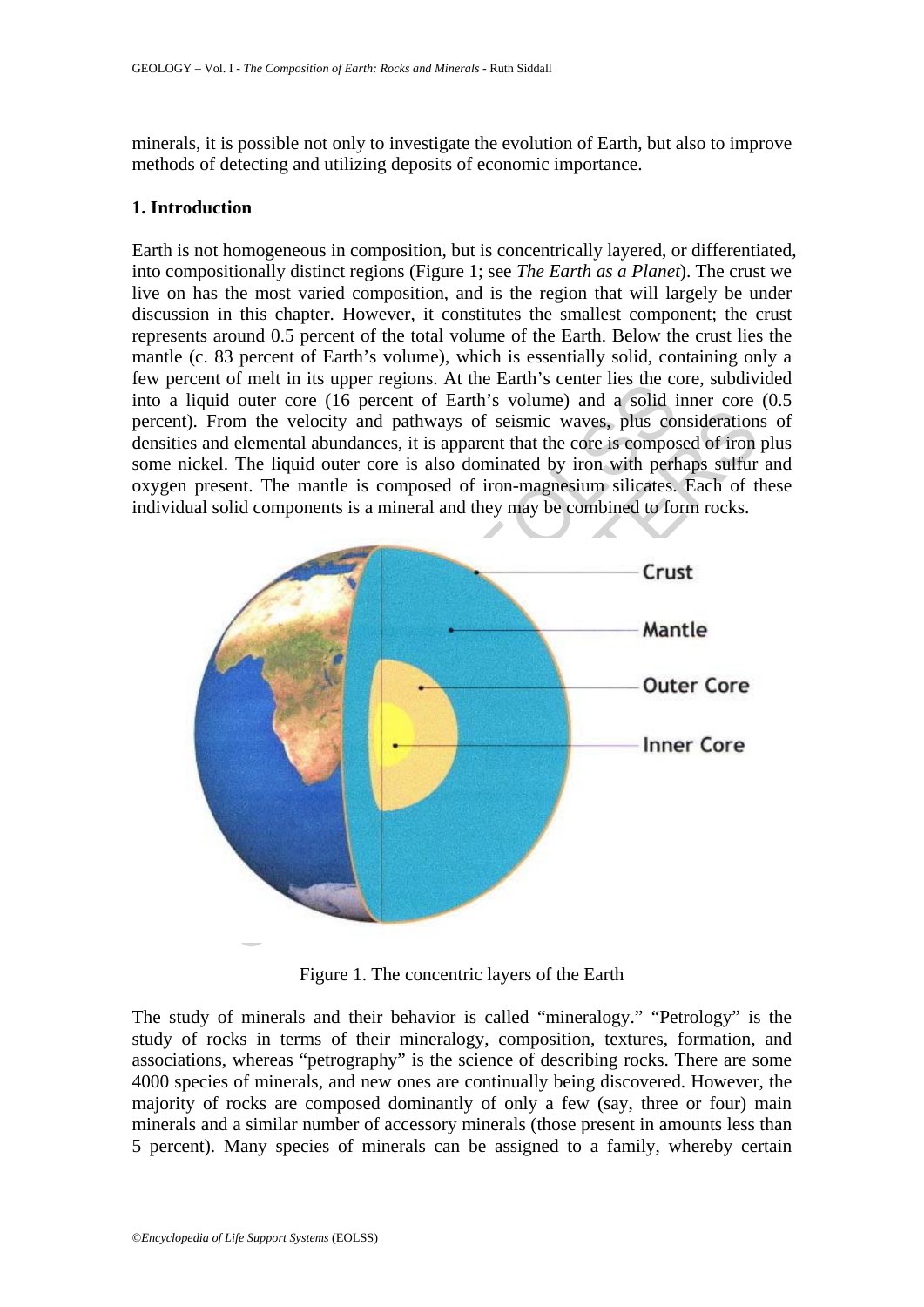characteristics, such as a dominant chemical component or the symmetry of the crystal structure are shared. Because of twists of nature other minerals occur in only certain restricted types of petrogenetic setting; these are consequently very rare and infrequently encountered. This is true for many gem minerals. Some minerals are known to occur only in a single or very few geographical locations; these too are obviously of great rarity.

Examination, our levellieses important, are a group of initial<br>schools and the minerals that commonly occur in accessory am<br>sphene (titanite), and rutile. Other relatively abundant ar<br>ive minerals belong to the families o Conveniently for the petrographer, there are a limited number of major rock-forming minerals that occur in the majority of igneous, sedimentary, and metamorphic rocks. Of these the most ubiquitous by far are the feldspars, which occur in most varieties of rock. Also common are quartz, pyroxene, olivine, mica, amphibole, calcite, dolomite, and clay. Less common, but nevertheless important, are a group of minerals known as the feldspathoids and the minerals that commonly occur in accessory amounts: apatite, zircon, sphene (titanite), and rutile. Other relatively abundant and particularly distinctive minerals belong to the families of garnet, spinel, and tourmaline. Minerals generally restricted to metamorphic rocks (and the sediments derived from them) include epidote, staurolite, talc, chloritoid, stilpnomelane, and the aluminum silicate varieties, kyanite, andalusite, and sillimanite.

Many minerals are subject to alteration, especially due to weathering or percolating fluids. Commonly these break down to fine-grained clay minerals. Rocks rich in olivine and pyroxene are susceptible to alteration to the serpentine group of clay minerals. Chlorite is also common as a secondary mineral. Should petrographers be able to identify to a reasonable level the minerals listed above, then they are well on their way to describing the bulk of the rocks encountered on Earth.

The most complex mineralogical settings are those associated with zones of liberalization as the result of the flow of fluids of a wide variety of chemical composition, concentrating elements that are otherwise not common in many rocks. These include metallic and ore minerals (which are also common accessories in many rocks) plus many of the weird and wonderful "one-offs."



Figure 2. The rock cycle (rocks named are discussed in the text)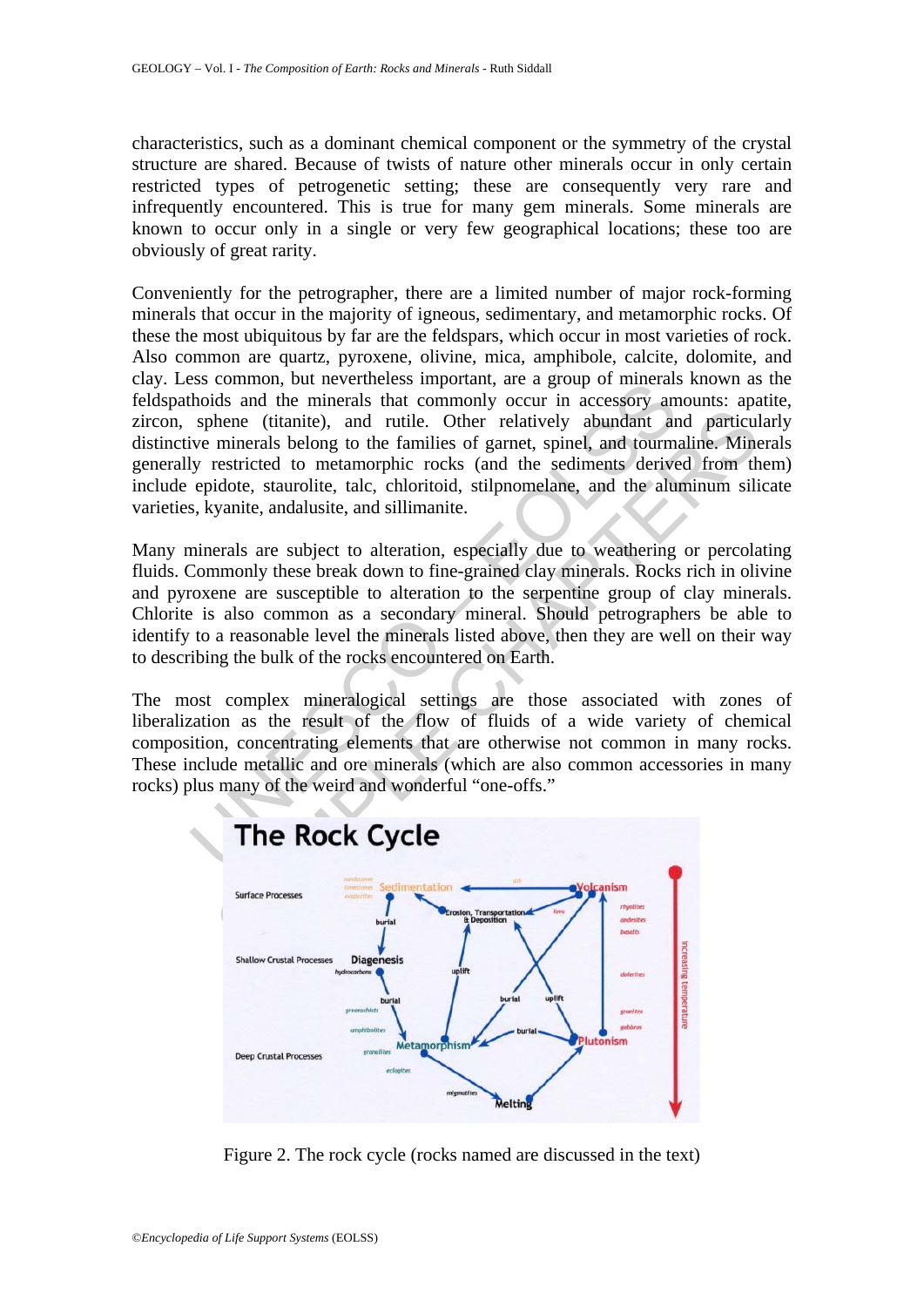A rock is a solid aggregate of mineral grains. There are three main classes of rock: igneous, sedimentary, and metamorphic. Igneous rocks form from the crystallization of a melt or magma. Lavas are magmas erupted through volcanoes and thus accumulate on the surface. Magmas that do not reach the surface are intrusive, and solidify to form plutons or sheet-like sills and dykes. Sedimentary rocks are produced by the weathering, erosion, transportation, and deposition of pre-existing rocks, and metamorphism is the transformation of pre-existing rocks by heat, pressure, or deformation. Igneous rocks may be eroded to form sediments and these sediments may be transformed by heat and pressure to produce metamorphic rocks. In turn, igneous rocks may become metamorphosed and metamorphic rocks may become eroded. These interrelationships are known as "the rock cycle" (Figure 2). The various fabrics or textures exhibited by individual rocks are often characteristic of their modes of formation and therefore they can be categorized into these three main subdivisions. In nature, however, the boundaries between these rocks may well be gradational, and there are a few rock types that do not fit perfectly into a single category.

### **2. Minerals**

a local service included is to their matched in the case of infinition and case after the matched into these three main subdivisions. In nature, and there are a more in the predictional, and there are a more fit perfectly A mineral may be defined as an inorganic solid with a predictable and ordered atomic structure and a definite chemical composition (which should not imply that the composition is fixed). Many minerals have compositions that vary within certain bounds. For example olivine may vary in composition from the species fayalite, which is iron silicate (Fe<sub>2</sub>SiO<sub>4</sub>), to forsterite (magnesium silicate,  $Mg_2SiO_4$ ), and have any proportion of Fe and Mg in between. The pure forms are known as "end-members."

Additionally, there are always minor substitutions of trace elements for major elements within the crystal structure. For example manganese and calcium may replace a small proportion of the iron or magnesium ions in olivines. While these do not affect the overall characteristics of the mineral, they may be responsible for variations in some properties, particularly color. For example, the Hope diamond is blue because of trace substitutions of boron for carbon ions.

between these rocks may well be gradational, and there are a few rock to<br>between these rocks may well be gradational, and there are a few rock to<br>fit perfectly into a single category.<br>Somewhered as an inorganic solid with All minerals fit into one of seven crystal systems, based on the internal symmetry of crystals and the relative lengths and orientation of their axes. This is reflected by the faces of crystals that have undergone unrestricted growth. This is a physical, rather than chemical, property. The commonly occurring rock-forming minerals are listed in Table 1, giving their formulae, structural group, and common lithological occurrences. Figure 3 illustrates some examples of minerals in both hand specimen and under the microscope.

# **2.1. Mineral Chemistry and Classification**

There are numerous schemes for classifying minerals based on their chemistry, but most focus on either the major element or on the type of compound it forms. The latter method of classification is used in this summary covering common and familiar mineral species. This list is far from exhaustive. Mineral groups not covered here include unusual salts, such as nitrates and the ammonia minerals, which occur only infrequently in nature.